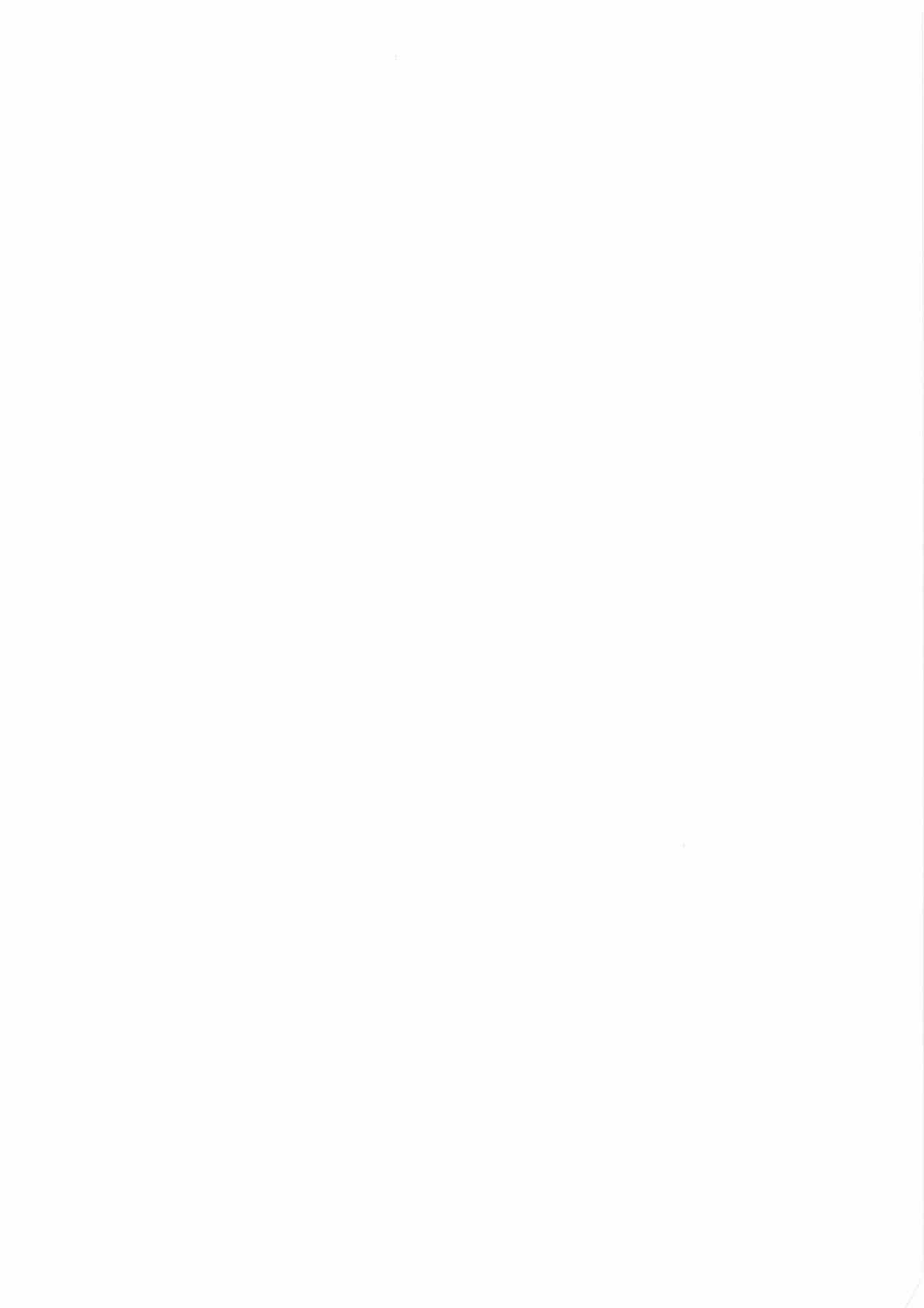# **CONTENTS**

|                                   | Page      |
|-----------------------------------|-----------|
| <b>Company Details</b>            | 1         |
| Directors' Report                 | $2 - 4$   |
| Auditor's Report                  | $5 - 7$   |
| Statement of Comprehensive Income | 8         |
| <b>Balance Sheet</b>              | 9         |
| Statement of Changes in Equity    | 10        |
| Notes to the Accounts             | $11 - 14$ |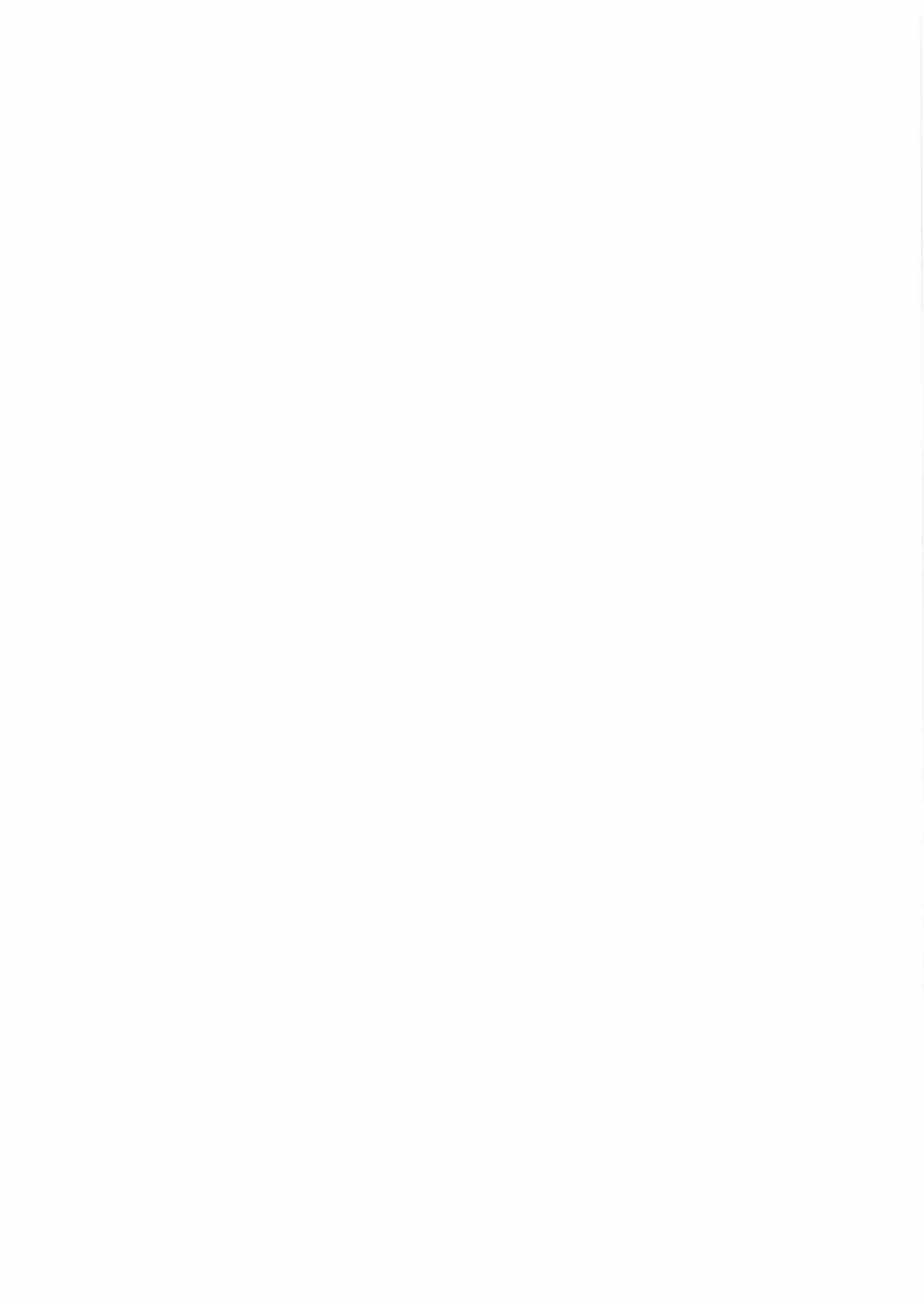# **COMPANY DETAILS**

# **DIRECTORS**

# **Non-executive**

Lord David Evans of Watford Jonathan Field Richard Holman Amanda Kampe! Catriona Lougher Michael Schindler (Chair)

## **Executive**

Maggie Appleton

# **COMPANY NUMBER**

1511481 (England and Wales)

# **REGISTERED OFFICE**

The Royal Air Force Museum, Grahame Park Way, Hendon, London, NW9 5LL

# **AUDITORS**

# **BANKERS**

Hillier Hopkins LLP Radius House 51 Clarendon Road Watford, Hertfordshire WD17 1HP

Barclays Bank Pic PO Box 12820 Whetstone London N20 OWE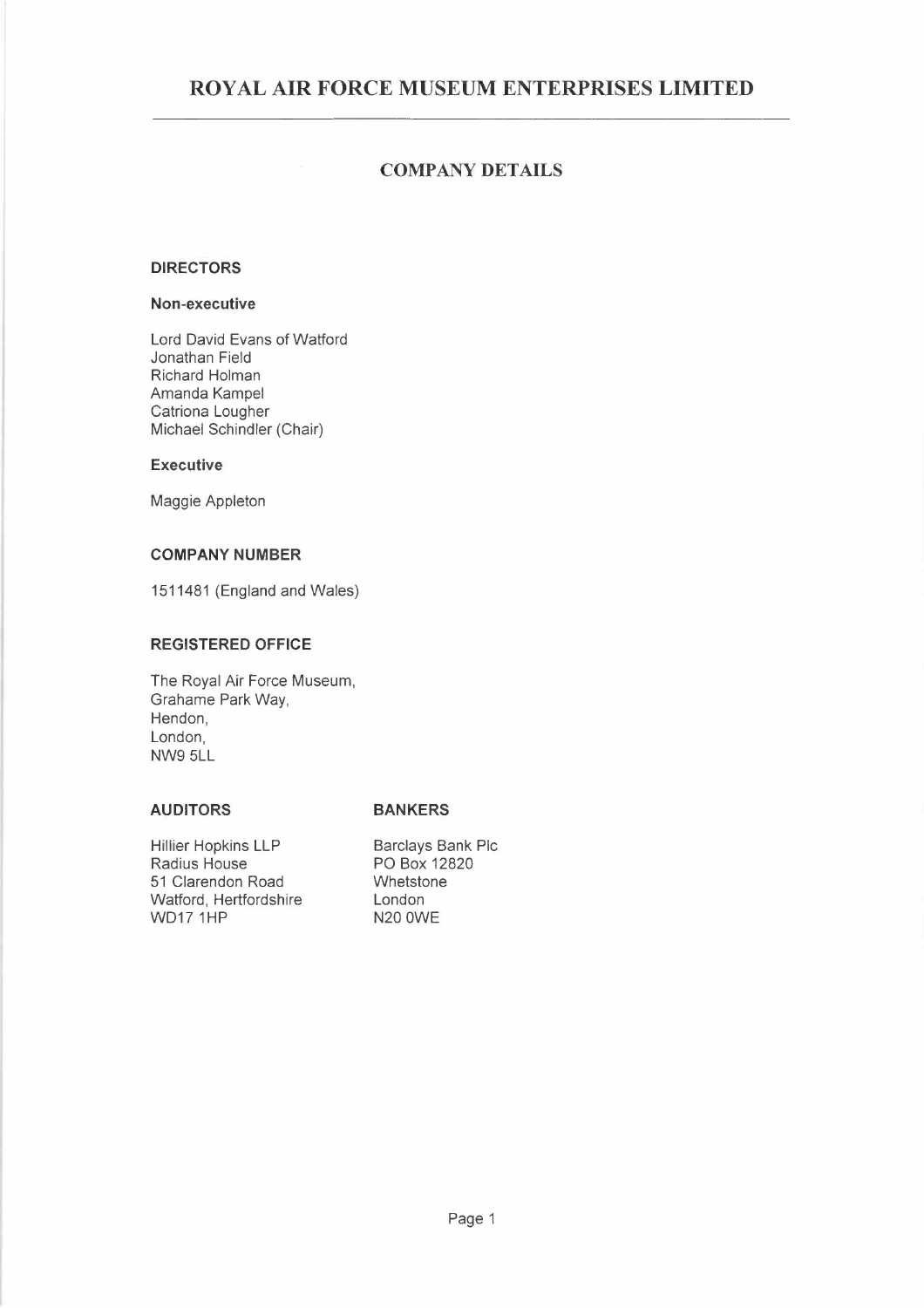# **DIRECTORS' REPORT**

The Directors submit their report and the financial statements of the Royal Air Force Museum Enterprises Limited for the year ended 31st March 2019.

# **PRINCIPAL ACTIVITIES**

Royal Air Force Museum Enterprises Ltd has been established as a wholly owned trading subsidiary of the Royal Air Force Museum. The company (no. 1511481) is registered in England and Wales and manages the commercial (non-primary purpose trading) activities associated with the Royal Air Force Museum, a registered charity in England and Wales (no .0244708).

Royal Air Force Museum Enterprises Ltd manages its commercial activities for the benefit of the charity and all profits will be gift-aided to the Royal Air Force Museum on an annual basis, as agreed in a Deed of Covenant between the parties. The principal activities of the Company during the period were conducting trading operations (including retail, corporate and public events, catering, and hire of conferencing facilities and meeting-rooms) at the London and Cosford sites, and the provision of exhibition management services for the Royal Air Force Museum.

# **REVIEW OF THE BUSINESS AND FUTURE DEVELOPMENTS**

Royal Air Force Museum Enterprises Ltd reports a profit for the year of £358,927 before tax and gift aid settlement. Results are up significantly from prior year (2018: £114,608) and have been positively impacted by the growth in total visitor numbers to 989,593 (2018: 712,991) across both sites, and completion of the capital Centenary Development Programme at the London site. The Directors of the Royal Air Force Museum Enterprises Limited have assessed that the company is a going concern.

Turnover of £3,153,514 is reported for the year (2018: £6,759,005) with the reduction on prior year (and corresponding reduction in Cost of Sales) due to the provision of exhibition management services for the Royal Air Force Museum in relation to three permanent exhibitions and an online exhibition as part of the Centenary Development Programme during 2017/18.

Visitor numbers are up 59% for London (1% under target) and 20% for Costard (12% above target). Catering and commercial events bookings at the London site have been strong, outperforming both budget and prior year results as the benefits of a fully open site combined with new event spaces have been realised. Catering and commercial events at Cosford also exceeded prior year but did not meet budgeted targets. Public events also performed strongly, holding two large scale events at the Cosford site; the Food Festival saw record sales surpass both budget and prior year, whilst the Vintage Festival met its budgeted break event target, an achievement for an event in its first year.

Retail performance at both sites was relatively disappointing in the context of increased visitor numbers and a refreshed product range, with conversion rates and net profitability below target. Addressing these conversion issues will be a key focus for management in 2019/20. Similar conversion issues were also apparent in the commercial experiences side of the business, althouth it is hoped that a refreshed offer in the form of the new Dambusters virtual reality and Spitfire 360 experiences in London and Cosford respectively will boost sales next year. Retail online had a strong year and saw a return to profit, aided by trade in RAF100 merchandise. The challenge in 19/20 will be to maintain this momentum and encourage return customers. Total gross profit of £65,776 related to sales of RAF100 merchandise during 2018/19 (either online or through the Museum shops) will, in addition to £86,610 of commission fees on RAF100 Appeal related product sold by commercial partners, be transferred to the Royal Air Force Museum through the annual gift aid settlement, with the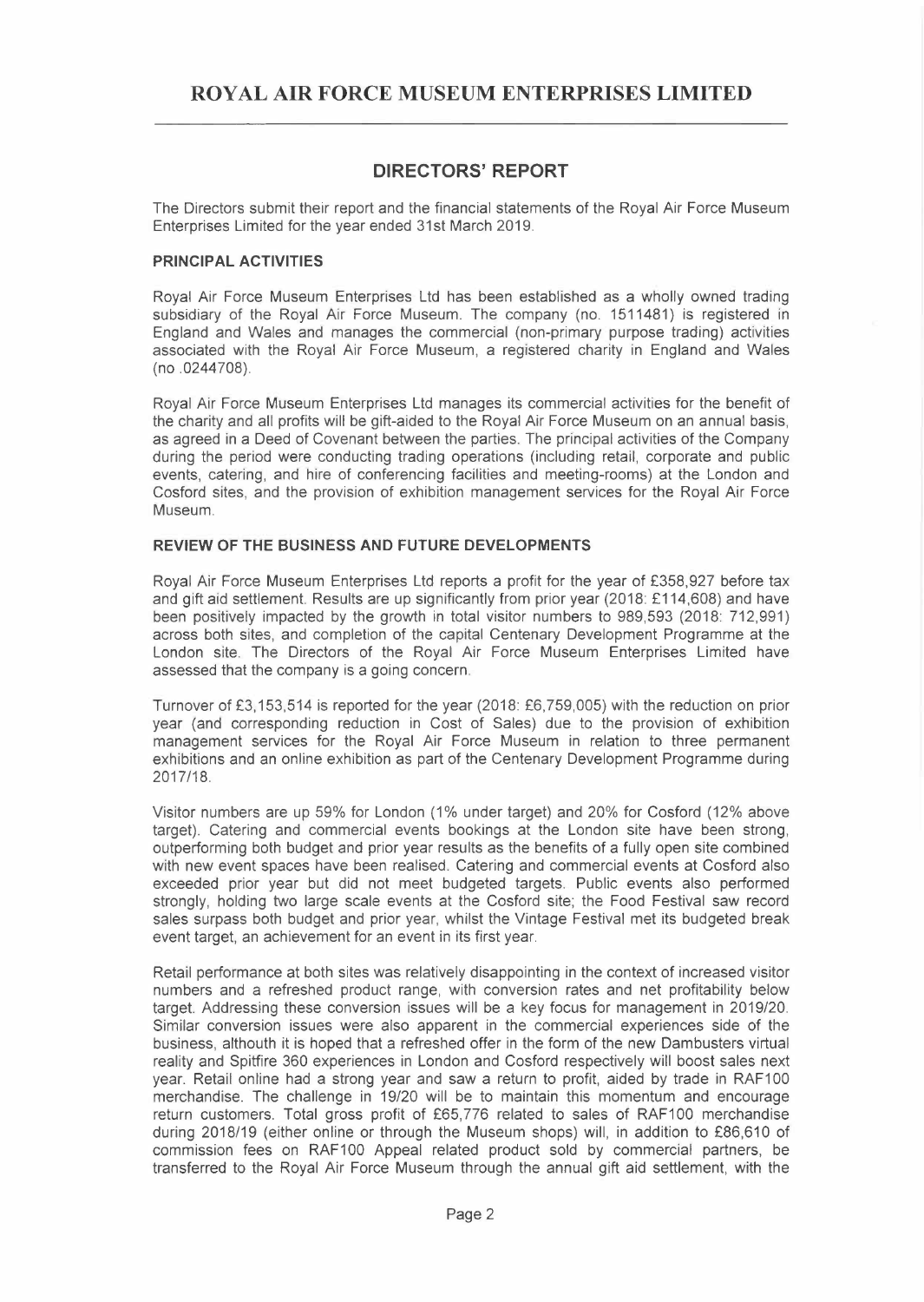Royal Air Force Museum making a corresponding donation to the RAF 100 Appeal joint venture.

#### **RESULTS AND DIVIDENDS**

The profit after taxation for the year was £358,927 (2018: £114,608). After the distribution of gift aid to the RAF Museum, the profit retained in the Company was £nil (2018: £nil).

## **DIRECTORS**

No Director held any beneficial interest in the shares of the Company at any time during the year.

#### **CHA RIT ABLE CONTRIBUTIONS**

Other than those made to the parent charity, during the year the company made no charitable contributions.

# **DIRECTORS' RESPONSIBILITES IN PREPARATION OF THE FINANCIAL STATEMENTS**

The Directors are responsible for preparing the Directors' report and the financial statements in accordance with applicable law and regulations.

Company law requires the Directors to prepare financial statements for each financial year. Under that law the directors have elected to prepare the financial statements in accordance with applicable law and United Kingdom Accounting Standards (United Kingdom Generally Accepted Accounting Practice), including Financial Reporting Standard 102 'The Financial Reporting Standard applicable in the UK and Republic of Ireland'. Under company law the directors must not approve the financial statements unless they are satisfied that they give a true and fair view of the state of affairs of the Company and of the profit or loss of the Company for that period.

In preparing these financial statements, the Directors are required to:

- select suitable accounting policies for the Company's financial statements and then apply them consistently;
- make judgments and accounting estimates that are reasonable and prudent:
- prepare the financial statements on the going concern basis unless it is inappropriate to presume that the Company will continue in business.

The Directors are responsible for keeping adequate accounting records that are sufficient to show and explain the Company's transactions and disclose with reasonable accuracy at any time the financial position of the Company and enable them to ensure that the financial statements comply with the Companies Act 2006. They are also responsible for safeguarding the assets of the Company and hence for taking reasonable steps for the prevention and detection of fraud and other irregularities.

## **STATEMENT OF DISCLOSURE TO AUDITOR**

Each of the persons who are directors at the time when this Directors' report is approved has confirmed that:

- so far as the director is aware, there is no relevant audit information of which the Company's auditor is unaware, and
- the director has taken all the steps that ought to have been taken as a director in order to be aware of any relevant audit information and to establish that the Company's auditor is aware of that information.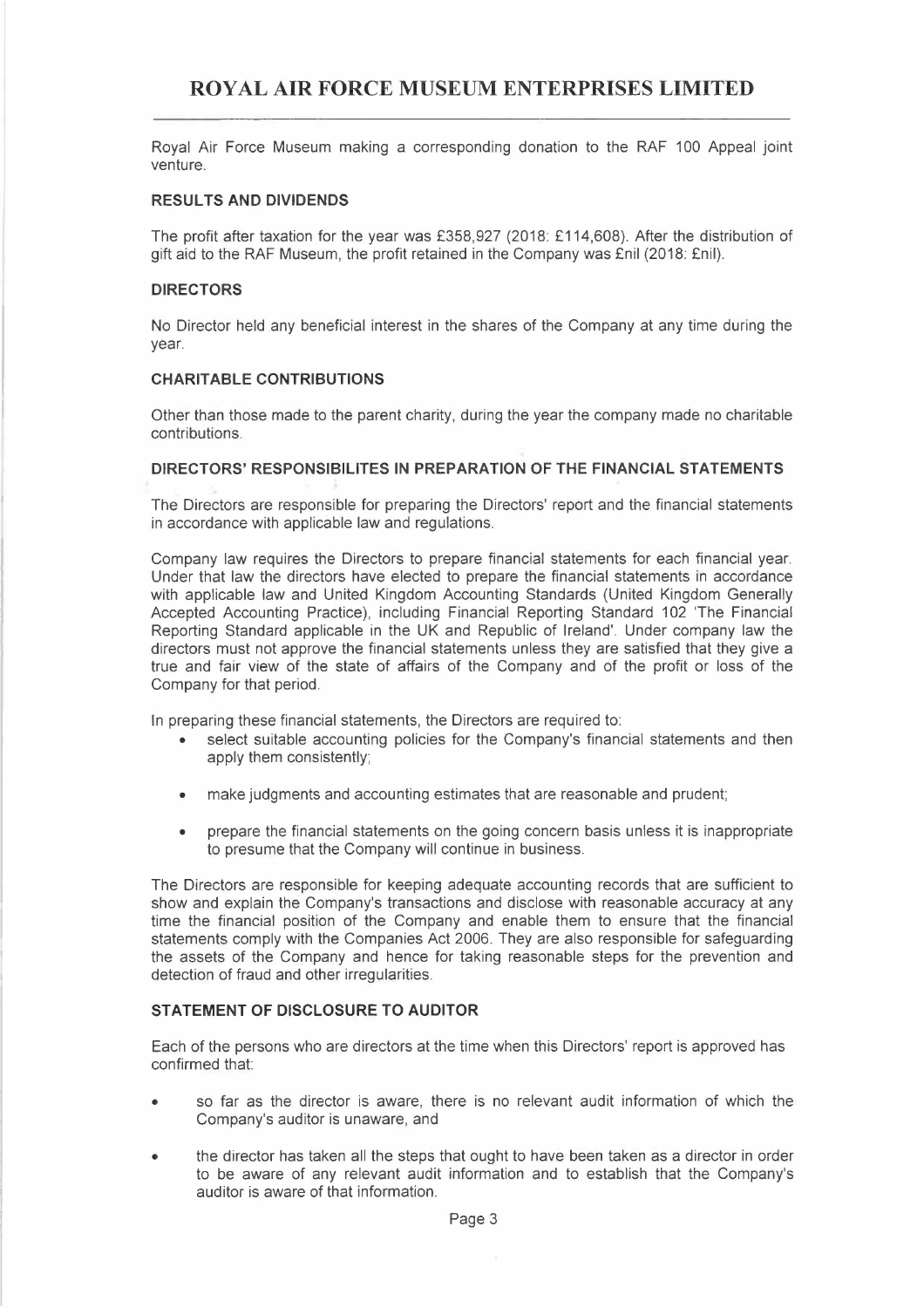# **AUDITORS**

The auditor, Hillier Hopkins LLP, will be proposed for reappointment in accordance with section 485 of the Companies Act 2006

# **BASIS OF PREPARATION**

In preparing this report, the directors have taken advantage of the small companies exemptions provided by section 415A of the Companies Act 2006.

# **BY ORDER OF THE BOARD**

**Maggie Appleton Director** 

 $10 (4)$ me  $2019$ 

Date:

DO

**Michael Schindler Chair** 

 $\epsilon$ 

 $10^{16}$  2019.

Date: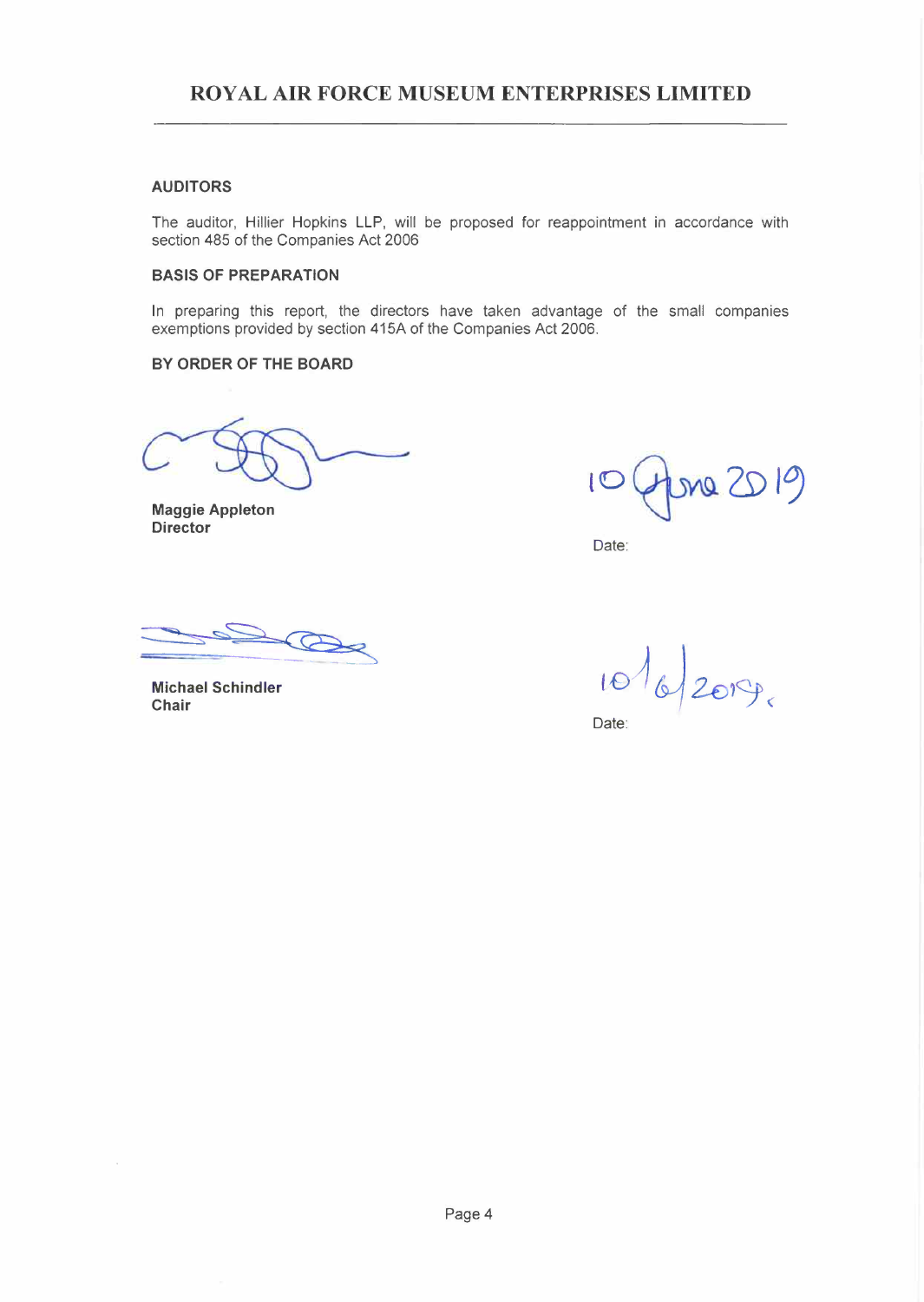# **INDEPENDENT AUDITOR'S REPORT TO THE SHAREHOLDERS OF**

# **ROYAL AIR FORCE MUSEUM ENTERPRISES LIMITED**

We have audited the financial statements of Royal Air Force Museum Enterprises Limited (the 'Company') for the year ended 31 March 2019, which comprise the Statement of comprehensive income, the Balance sheet, the Statement of changes in equity and the related notes, including a summary of significant accounting policies. The financial reporting framework that has been applied in their preparation is applicable law and United Kingdom Accounting Standards, including Financial Reporting Standard 102 'The Financial Reporting Standard applicable in the UK and Republic of Ireland' (United Kingdom Generally Accepted Accounting Practice).

In our opinion the financial statements:

- give a true and fair view of the state of the Company's affairs as at 31 March 2019 and of its profit for the year then ended;
- have been properly prepared in accordance with United Kingdom Generally Accepted Accounting Practice; and
- have been prepared in accordance with the requirements of the Companies Act 2006.

# **Basis for opinion**

We conducted our audit in accordance with International Standards on Auditing (UK) (ISAs (UK)) and applicable law. Our responsibilities under those standards are further described in the Auditor's responsibilities for the audit of the financial statements section of our report. We are independent of the Company in accordance with the ethical requirements that are relevant to our audit of the financial statements in the United Kingdom, including the Financial Reporting Council's Ethical Standard, and we have fulfilled our other ethical responsibilities in accordance with these requirements. We believe that the audit evidence we have obtained is sufficient and appropriate to provide a basis for our opinion.

## **Conclusions relating to going concern**

We have nothing to report in respect of the following matters in relation to which the ISAs (UK) require us to report to you where:

- the Directors' use of the going concern basis of accounting in the preparation of the financial statements is not appropriate; or
- the Directors have not disclosed in the financial statements any identified material uncertainties that may cast significant doubt about the Company's ability to continue to adopt the going concern basis of accounting for a period of at least twelve months from the date when the financial statements are authorised for issue.

## **Other information**

The Directors are responsible for the other information. The other information comprises the information included in the Annual Report, other than the financial statements and our Auditor's report thereon. Our opinion on the financial statements does not cover the other information and, except to the extent otherwise explicitly stated in our report, we do not express any form of assurance conclusion thereon.

In connection with our audit of the financial statements, our responsibility is to read the other information and, in doing so, consider whether the other information is materially inconsistent with the financial statements or our knowledge obtained in the audit or otherwise appears to be materially misstated. If we identify such material inconsistencies or apparent material misstatements, we are required to determine whether there is a material misstatement in the financial statements or a material misstatement of the other information. If, based on the work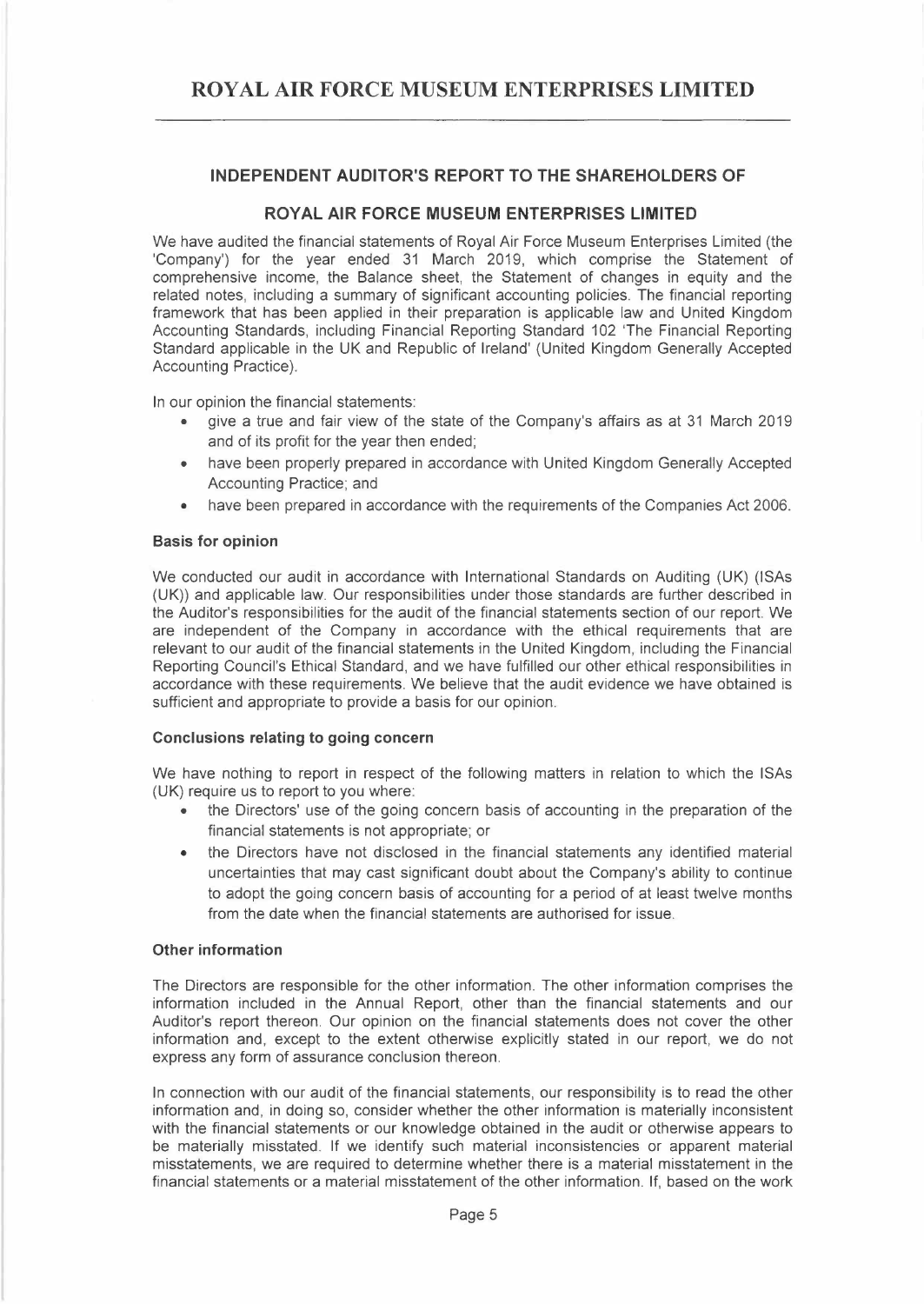we have performed, we conclude that there is a material misstatement of this other information, we are required to report that fact. We have nothing to report in this regard.

# **Opinion on other matters prescribed by the Companies Act 2006**

In our opinion, based on the work undertaken in the course of the audit:

- the information given in the Directors' report for the financial year for which the financial statements are prepared is consistent with the financial statements; and
- the Directors' report has been prepared in accordance with applicable legal requirements.

# **Matters on which we are required to report by exception**

In the light of the knowledge and understanding of the Company and its environment obtained in the course of the audit, we have not identified material misstatements in the Directors' report.

We have nothing to report in respect of the following matters in relation to which the Companies Act 2006 requires us to report to you if, in our opinion:

- adequate accounting records have not been kept, or returns adequate for our audit have not been received from branches not visited by us; or
- the financial statements are not in agreement with the accounting records and returns; or
- certain disclosures of directors' remuneration specified by law are not made; or
- we have not received all the information and explanations we require for our audit; or
- the directors were not entitled to prepare the financial statements in accordance with the small companies regime and take advantage of the small companies' exemptions in preparing the Directors' report and from the requirement to prepare a Strategic report.

## **Responsibilities of directors**

As explained more fully in the Directors' responsibilities statement on page 3, the directors are responsible for the preparation of the financial statements and for being satisfied that they give a true and fair view, and for such internal control as the directors determine is necessary to enable the preparation of financial statements that are free from material misstatement, whether due to fraud or error.

In preparing the financial statements, the directors are responsible for assessing the Company's ability to continue as a going concern, disclosing, as applicable, matters related to going concern and using the going concern basis of accounting unless the directors either intend to liquidate the Company or to cease operations, or have no realistic alternative but to do so.

## **Auditors' responsibilities for the audit of the financial statements**

Our objectives are to obtain reasonable assurance about whether the financial statements as a whole are free from material misstatement, whether due to fraud or error, and to issue an Auditor's report that includes our opinion. Reasonable assurance is a high level of assurance, but is not a guarantee that an audit conducted in accordance with ISAs (UK) will always detect a material misstatement when it exists. Misstatements can arise from fraud or error and are considered material if, individually or in the aggregate, they could reasonably be expected to influence the economic decisions of users taken on the basis of these financial statements.

A further description of our responsibilities for the audit of the financial statements is located on the Financial Reporting Council's website at: www.frc.org.uk/auditorsresponsibilities. This description forms part of our Auditor's report.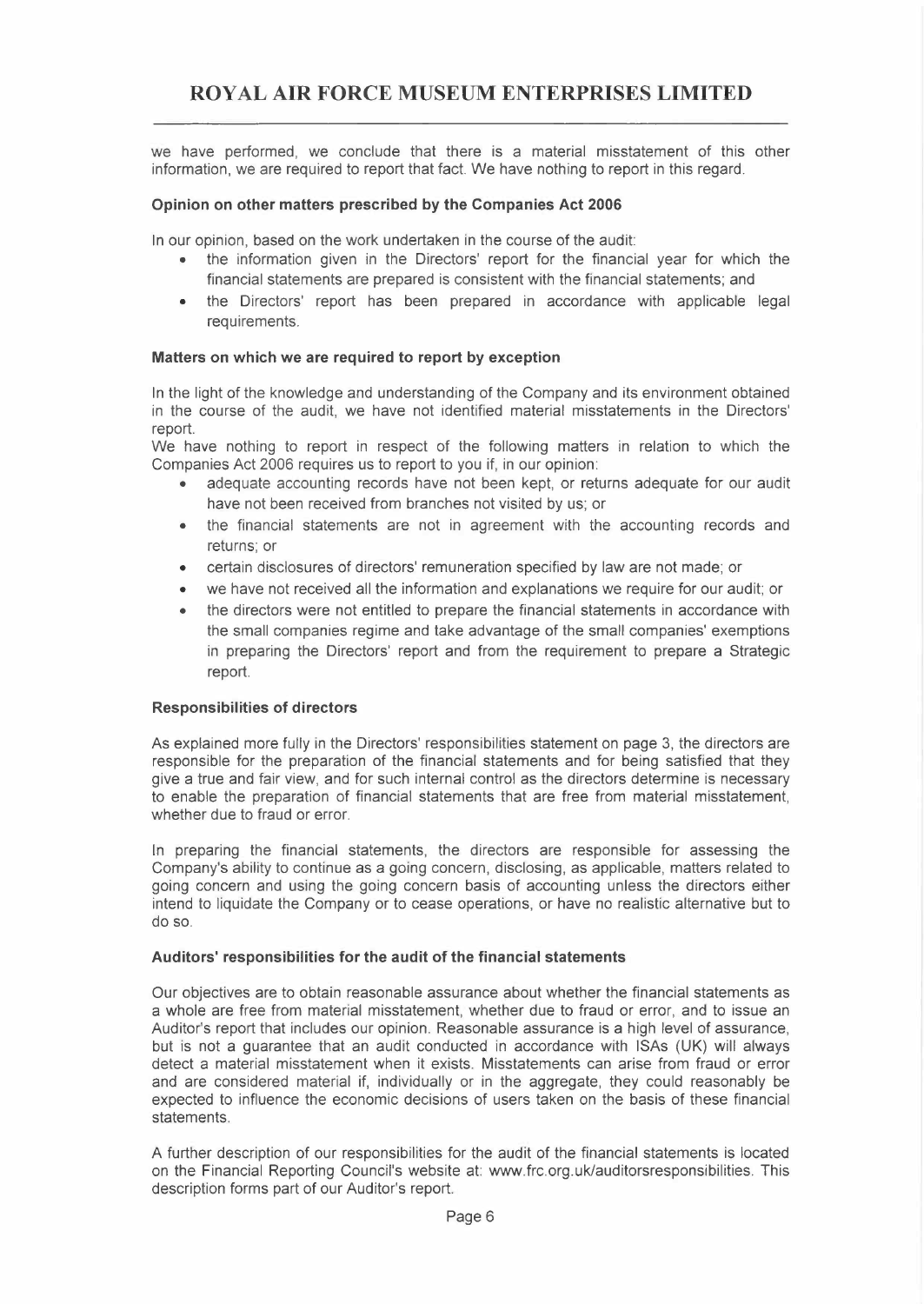# **Use of our report**

This report is made solely to the Company's members, as a body, in accordance with Chapter 3 of Part 16 of the Companies Act 2006. Our audit work has been undertaken so that we might state to the Company's members those matters we are required to state to them in an Auditor's report and for no other purpose. To the fullest extent permitted by law, we do not accept or assume responsibility to anyone other than the Company and the Company's members, as a body, for our audit work, for this report, or for the opinions we have formed.

Alexander Bottom ACA (Senior statutory auditor)

for and on behalf of Hillier Hopkins **LLP** 

Chartered Accountants Statutory Auditor

Radius House 51 Clarendon Road **Watford Herts** WD17 1HP

Date:

**Company Registration No 1511481**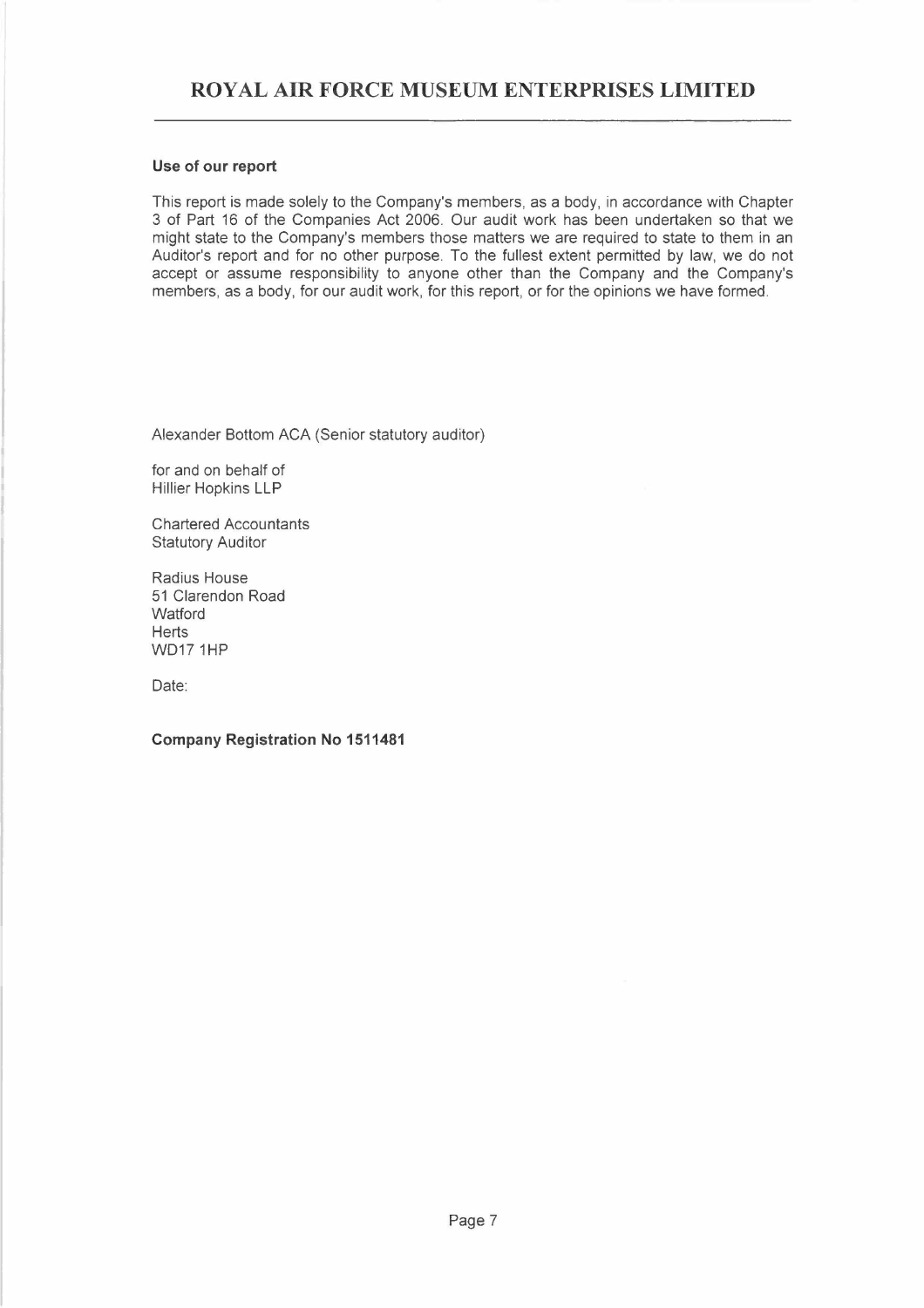# **STATEMENT OF COMPREHENSIVE INCOME FOR THE YEAR ENDED 31sr MARCH 2019**

|                                                                                       | <b>Notes</b>   | 2019          | 2018          |
|---------------------------------------------------------------------------------------|----------------|---------------|---------------|
|                                                                                       |                | £             | £             |
| <b>TURNOVER</b>                                                                       | $\overline{2}$ | 3, 153, 514   | 6,759,005     |
| Cost of sales                                                                         |                | (1,252,230)   | (5, 545, 946) |
|                                                                                       |                | 1,901,284     | 1,213,059     |
| Other operating expenses                                                              |                | (1, 543, 349) | (1,418,640)   |
| <b>OPERATING PROFIT/(LOSS)</b>                                                        |                | 357,935       | (205, 581)    |
| Interest receivable and similar income                                                | 3              | 992           | 212           |
| PROFIT/(LOSS) ON ORDINARY ACTIVITIES BEFORE<br><b>TAXATION ON ORDINARY ACTIVITIES</b> |                | 358,927       | (205, 369)    |
| <b>PROFIT BEFORE TAXATION</b>                                                         |                | 358,927       | (205, 369)    |
| Taxation                                                                              |                |               | 319,977       |
| <b>PROFIT FOR THE YEAR</b><br><b>AFTER TAXATION</b>                                   |                | 358,927       | 114,608       |

There was no other comprehensive income for 2019 (2018: £nil).

All income is derived from continuing activities.

The notes on pages 11 to 14 form part of these accounts.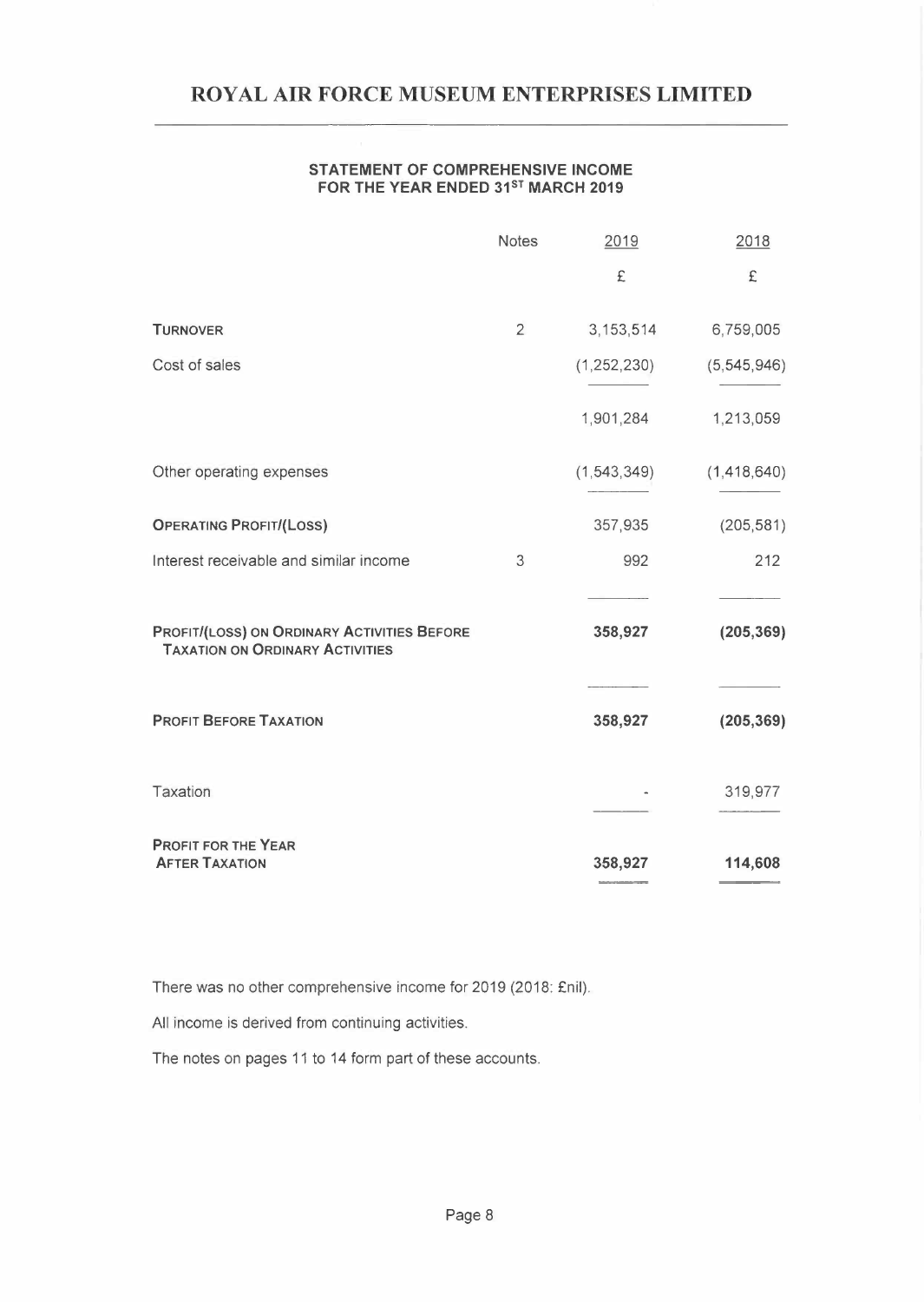|                                                          | <b>Notes</b> | £                             | 2019<br>£ | £                             | 2018<br>£ |
|----------------------------------------------------------|--------------|-------------------------------|-----------|-------------------------------|-----------|
| <b>CURRENT ASSETS</b>                                    |              |                               |           |                               |           |
| <b>Stocks</b><br>Debtors<br>Cash at bank and in hand     | 6<br>8       | 212,267<br>506,324<br>855,221 |           | 162,659<br>509,861<br>546,885 |           |
|                                                          |              | 1,573,812                     |           | 1,219,405                     |           |
| <b>CREDITORS: Amounts falling due within</b><br>one year | 7            | (1, 473, 812)                 |           | (1, 119, 405)                 |           |
| <b>NET CURRENT ASSETS /(LIABILITIES)</b>                 |              |                               | 100,000   |                               | 100,000   |
| NET ASSETS / (LIABILITIES)                               |              |                               | 100,000   |                               | 100,000   |
| <b>CAPITAL AND RESERVES</b>                              |              |                               |           |                               |           |
| Called up share capital<br>Profit and loss account       |              |                               | 100,000   |                               | 100,000   |
| <b>SHAREHOLDERS' FUNDS</b>                               |              |                               | 100,000   |                               | 100,000   |

# **BALANCE SHEET AS AT 31sr MARCH 2019**

The financial statements have been prepared in accordance with the provisions applicable to companies subject to the small companies' regime and in accordance with the provisions of FRS 102 Section 1A small entities.

The financial statements were approved and authorised for issue by the board and were signed on its behalf on

,

Maggie Appleton - Director

**Michael Schindler - Chair** 

**Company Registration No 1511481**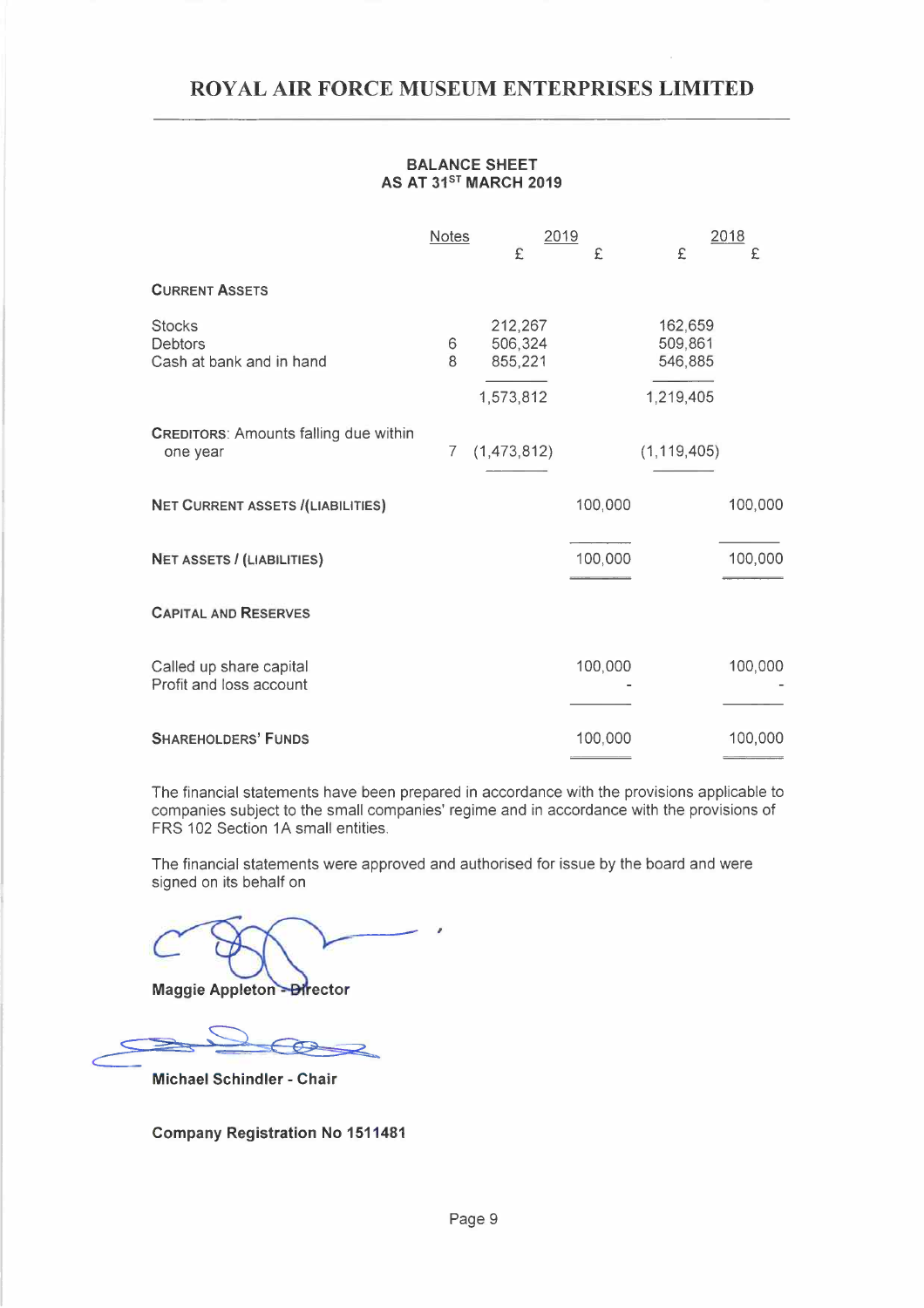# **STATEMENT OF CHANGES IN EQUITY FOR THE YEAR ENDED 31ST MARCH 2019**

|                             | Called up share<br>capital | <b>Profit and Loss</b><br><b>Account</b> | <b>Total</b><br><b>Equity</b> |
|-----------------------------|----------------------------|------------------------------------------|-------------------------------|
| At 1 April 2017             | 100,000                    |                                          | 100,000                       |
| Profit for the year         |                            | 114,608                                  | 114,608                       |
| Gift aid payments           |                            | (114, 608)                               | (114, 608)                    |
| Balance as at 31 March 2018 | 100,000                    |                                          | 100,000                       |
| Profit for the year         |                            | 358,927                                  | 358,927                       |
| Gift aid payments           |                            | (358, 927)                               | (358, 927)                    |
| Balance as at 31 March 2019 | 100,000                    |                                          | 100,000                       |

 $\bar{N}$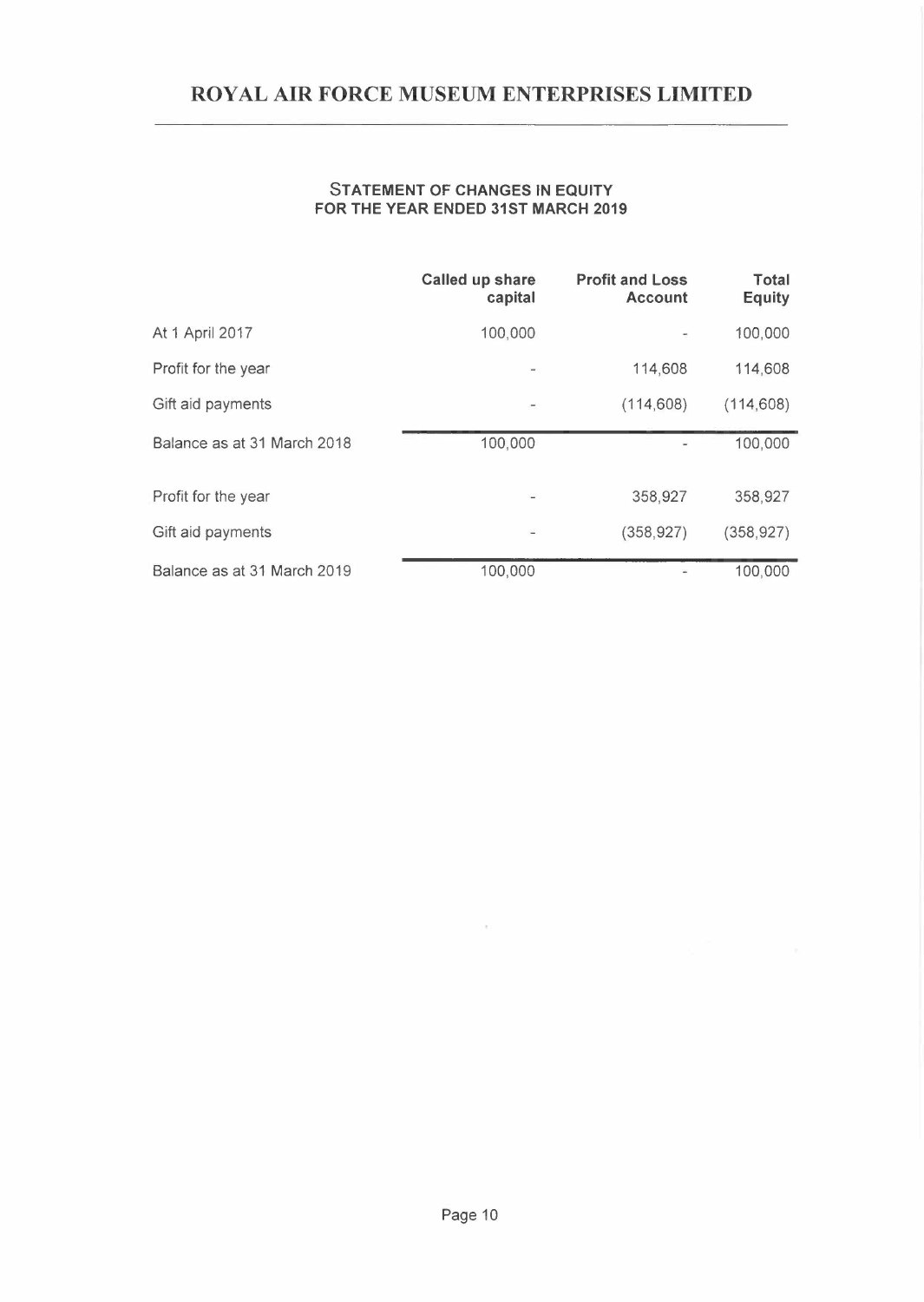## **NOTES TO THE ACCOUNTS FOR THE YEAR ENDED 31ST MARCH 2019**

# 1. **ACCOUNTING POLICIES.**

# **1.1 GENERAL INFORMATION**

Royal Air Force Museum Enterprises Limited is a private limited company incorporated in England, United Kingdom. It is a wholly owned subsidiary of the Royal Air Force Musem. The company's registered office is:

The Royal Air Force Museum, Grahame Park Way, Hendon, London, NW9 5LL

#### **1.2 BASIS OF ACCOUNTING**

The financial statements have been prepared under the historical cost convention unless otherwise specified within these accounting policies and in accordance with Section 1A of Financial Reporting Standard 102, the Financial Reporting Standard applicable in the UK and the Republic of Ireland and the Companies Act 2006.

The following principal accounting policies have been applied:

#### **1.2 REVENUE**

Revenue is recognised to the extent that it is probable that the economic benefits will flow to the Company and the revenue can be reliably measured. Revenue is measured as the fair value of the consideration received or receivable, excluding discounts, rebates, value added tax and other sales taxes. The following criteria must also be met before revenue is recognised:

## **Sale of goods**

Revenue from the sale of goods is recognised when all of the following conditions are satisfied:

- the Company has transferred the significant risks and rewards of ownership to the buyer;
- the Company retains neither continuing managerial involvement to the degree usually associated with ownership nor effective control over the goods sold;
- the amount of revenue can be measured reliably;
- it is probable that the Company will receive the consideration due under the transaction; and
- the costs incurred or to be incurred in respect of the transaction can be measured reliably.

#### **Rendering of services**

Revenue from a contract to provide services is recognised in the period in which the services are provided in accordance with the stage of completion of the contract when all of the following conditions are satisfied:

- the amount of revenue can be measured reliably;
- it is probable that the Company will receive the consideration due under the contract;
- the stage of completion of the contract at the end of the reporting period can be measured reliably; and
- the costs incurred and the costs to complete the contract can be measured reliably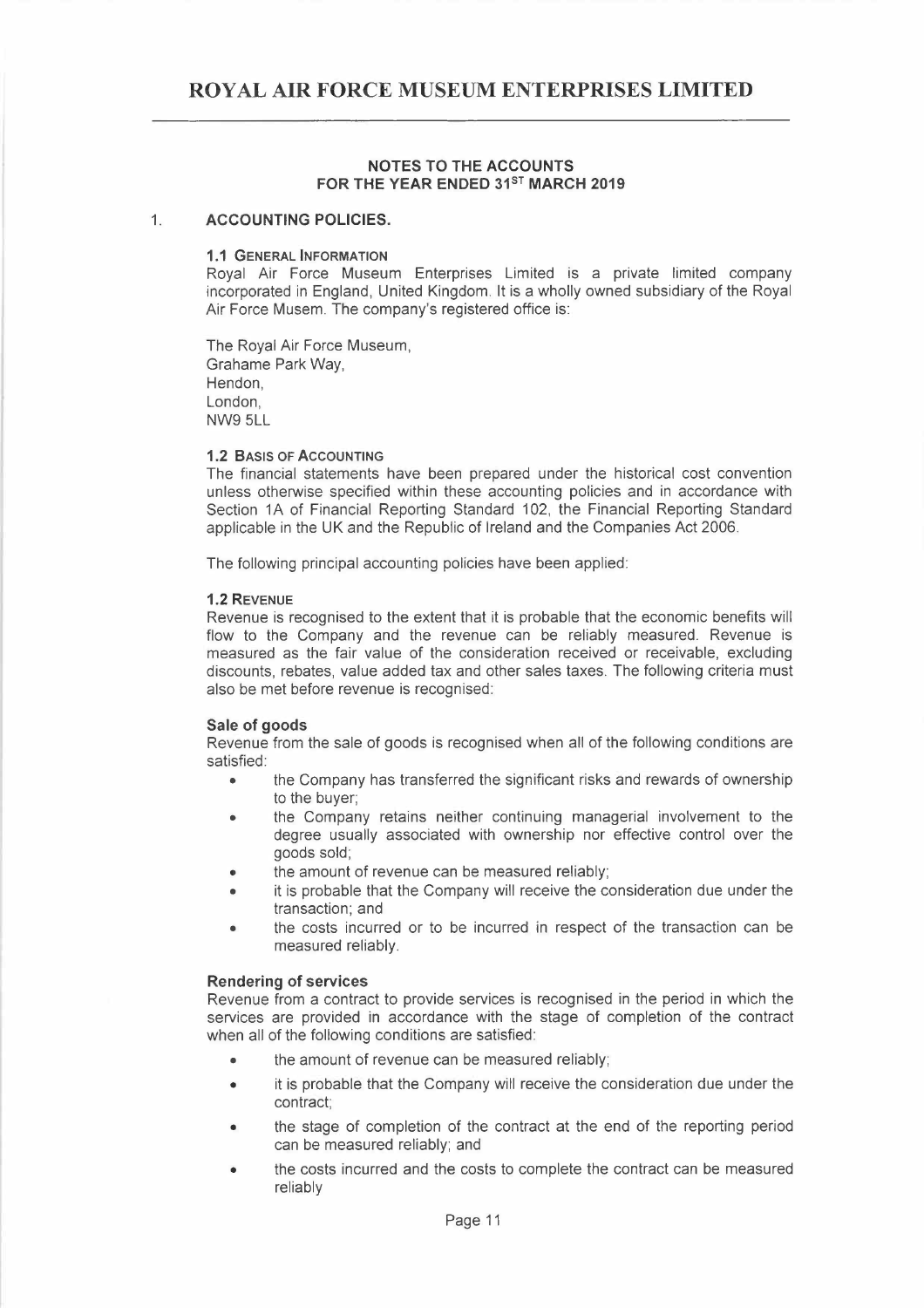# **1.3 TANGIBLE FIXED ASSETS**

On 1 April 2017, ownership of Royal Air Force Museum Enterprises Limited's assets passed to the Royal Air Force Museum. The Company therefore does not hold any fixed assets, but pays the RAF Museum a fee for the use of its assets.

# **1.4 STOCK**

Stocks are valued on bases which are consistent from one year to another. Stocks of goods purchased for resale and consumable stores are valued at the lower of cost and net realisable value.

At each balance sheet date, stocks are assessed for impairment. If stock is impaired, the carrying amount is reduced to its selling price less costs to complete and sell. The impairment loss is recognised immediately in profit or loss.

## **1.5 DEBTORS**

Short term debtors are measured at transaction price, less any impairment.

## **1.6 CASH AND CASH EQUIVALENTS**

Cash is represented by cash in hand and deposits with financial institutions repayable without penalty on notice of not more than 24 hours.

## **1.7 FINANCIAL INSTRUMENTS**

The Company only enters into basic financial instruments transactions that result in the recognition of financial assets and liabilities like trade and other debtors and creditors, loans from banks and other third parties, loans to related parties and investments in non puttable ordinary shares

## **1.8 CREDITORS**

Short term creditors are measured at the transaction price.

## **1.9 DEFINED CONTRIBUTION PENSION PLAN**

The Company operates a defined contribution plan for its employees. A defined contribution plan is a pension plan under which the Company pays fixed contributions into a separate entity. Once the contributions have been paid the Company has no further payment obligations.

The contributions are recognised as an expense in the Statement of comprehensive income when they fall due. Amounts not paid are shown in accruals as a liability in the Balance sheet. The assets of the plan are held separately from the Company in independently administered funds.

## **1.10 HOLIDAY PAY ACCRUAL**

A liability is recognised to the extent of any unused holiday pay entitlement which is accrued at the Balance sheet date and carried forward to future periods. This is measured at the undiscounted salary cost of the future holiday entitlement so accrued at the Balance sheet date.

## **1.11 INTEREST INCOME**

Interest income is recognised in the Statement of comprehensive income using the effective interest method.

## **1.12 TAXATION**

Tax is recognised in the Statement of comprehensive income, except that a charge attributable to an item of income and expense recognised as other comprehensive income or to an item recognised directly in equity is also recognised in other comprehensive income or directly in equity respectively.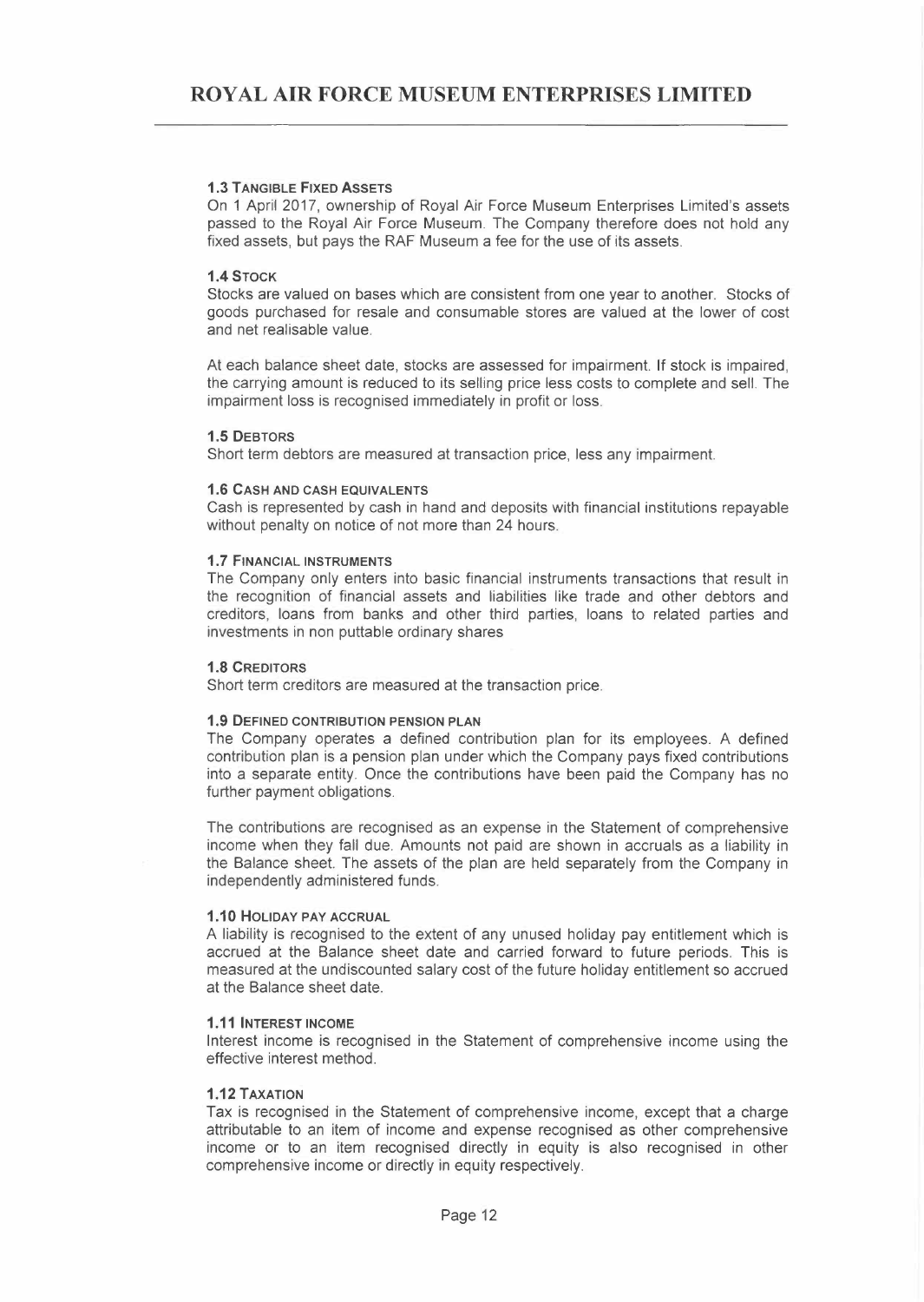The current income tax charge is calculated on the basis of tax rates and laws that have been enacted or substantively enacted by the balance sheet date in the countries where the Company operates and generates income

# **1.13 RECHARGE OF COSTS**

The Royal Air Force Museum, the Company's ultimate parent undertaking, charges the Company at cost, for all services provided to it. The Company raises a charge on the Museum on a similar basis. This has resulted in a net charge from the Museum to the Company of £480,162 for the year to 31st March 2019 [2018: £415,901].

# 2. **TURNOVER**

The Company's turnover was derived from its principal activity. Sales were made in the United Kingdom only.

# 3. **INVESTMENT INCOME**

|                        | 2019 | 2018<br>~ |
|------------------------|------|-----------|
| Bank interest received | 922  | 212       |

#### 4. **PROFIT ON ORDINARY ACTIVITIES BEFORE TAXATION**

Profit on ordinary activities before taxation is stated after charging:

|                        | 2019   | 2018   |
|------------------------|--------|--------|
| Auditors' remuneration | 8,100  | 7,850  |
| Pensions               | 19,502 | 11,126 |

# 5. **EMPLOYEES**

| 2019             | 2018             |
|------------------|------------------|
| No.              | No.              |
| 33<br>4          | 31<br>5          |
| 37               | 36               |
| <u>2019</u><br>£ | 2018<br>£        |
| 723,994          | 663,132          |
|                  | 47,859           |
|                  | 11,126           |
| 793,055          | 722,117          |
|                  | 49,559<br>19,502 |